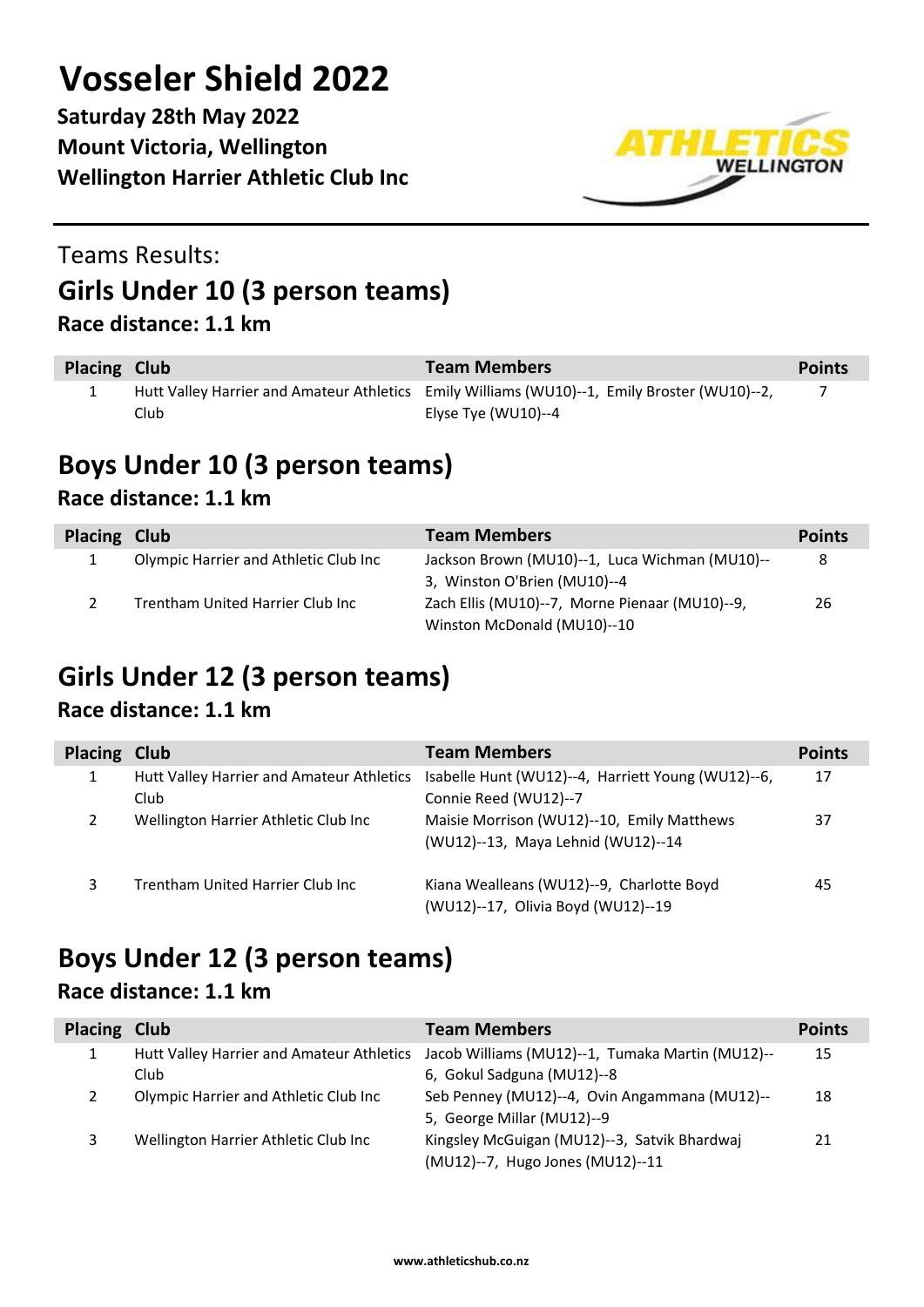**Saturday 28th May 2022 Mount Victoria, Wellington Wellington Harrier Athletic Club Inc**



### Teams Results: **Girls Under 14 (3 person teams) Race distance: 1.1 km**

| Placing Club |                                           | <b>Team Members</b>                              | <b>Points</b> |
|--------------|-------------------------------------------|--------------------------------------------------|---------------|
| 1            | Hutt Valley Harrier and Amateur Athletics | Isabel Lewis (WU14)--1, Emily Forster (WU14)--3, | 13            |
|              | Club                                      | Milana Burt (WU14)--9                            |               |
|              | Wellington Harrier Athletic Club Inc      | Xanthe Wong (WU14)--2, Daniella Starr (WU14)--4, | 14            |
|              |                                           | Isla Morrison (WU14)--8                          |               |

#### **Boys Under 14 (3 person teams) Race distance: 1.1 km**

| Placing Club |                                      | <b>Team Members</b>                            | <b>Points</b> |
|--------------|--------------------------------------|------------------------------------------------|---------------|
|              | Wellington Harrier Athletic Club Inc | Xavier James (MU14)--2, Guy Lester (MU14)--4,  | 11            |
|              |                                      | Cameron Starr (MU14)--5                        |               |
|              | Trentham United Harrier Club Inc     | Jacob Rice (MU14)--9, Bair Waldrom (MU14)--12, | 35            |
|              |                                      | Finley Robinson (MU14)--14                     |               |

## **Boys Under 16 (3 person teams)**

#### **Race distance: 3 km**

| Placing Club |                                      | <b>Team Members</b>                               | <b>Points</b> |
|--------------|--------------------------------------|---------------------------------------------------|---------------|
|              | Wellington Harrier Athletic Club Inc | Silas Campbell (MU16)--2, Bertie McGuigan (MU16)- | 17            |
|              |                                      | -7, Cormac Chesney (MU16)--8                      |               |

## **Girls Under 16 (3 person teams)**

#### **Race distance: 3 km**

| Placing Club |       | <b>Team Members</b>                                                                | <b>Points</b> |
|--------------|-------|------------------------------------------------------------------------------------|---------------|
|              |       | Hutt Valley Harrier and Amateur Athletics Jessica Mckenzie (WU16)--2, Gwen Mcgrath |               |
|              | Club. | (WU16)--3, Jane Doyle (WU16)--4                                                    |               |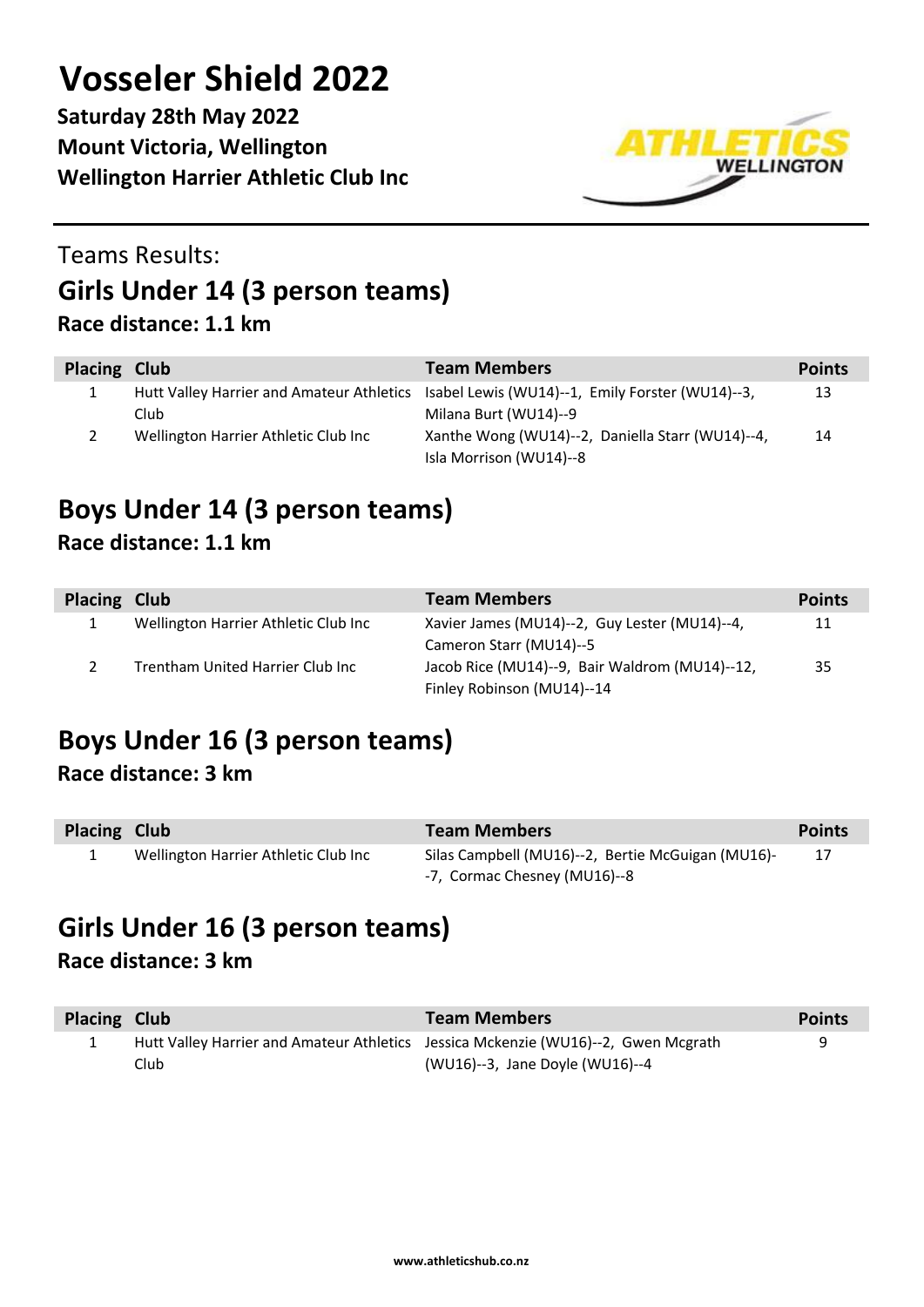**Saturday 28th May 2022 Mount Victoria, Wellington Wellington Harrier Athletic Club Inc**



### Teams Results: **Men Under 20 + Under 18 (3 person teams) Race distance: 3 km**

| Placing Club |                                      | <b>Team Members</b>                             | <b>Points</b> |
|--------------|--------------------------------------|-------------------------------------------------|---------------|
|              | Trentham United Harrier Club Inc     | Joshua Jordan (MU18)--1, Max Poland (MU18)--2,  | 8             |
|              |                                      | Hassan Joel McCall (MU18)--5                    |               |
|              | Wellington Harrier Athletic Club Inc | Conor Chesney (MU18)--4, Aidan Chesney (MU18)-- | 21            |
|              |                                      | 8, Wilson Li (MU18)--9                          |               |

#### **Women Under 20 + Under 18 (3 person teams) Race distance: 3 km**

| Placing Club |                                      | <b>Team Members</b>                               | <b>Points</b> |
|--------------|--------------------------------------|---------------------------------------------------|---------------|
|              | Wellington Harrier Athletic Club Inc | Lulu Davies (WU18)--1, Lillie Beliveau (WU18)--2, | 6             |
|              |                                      | Scarlett Anderson (WU18)--3                       |               |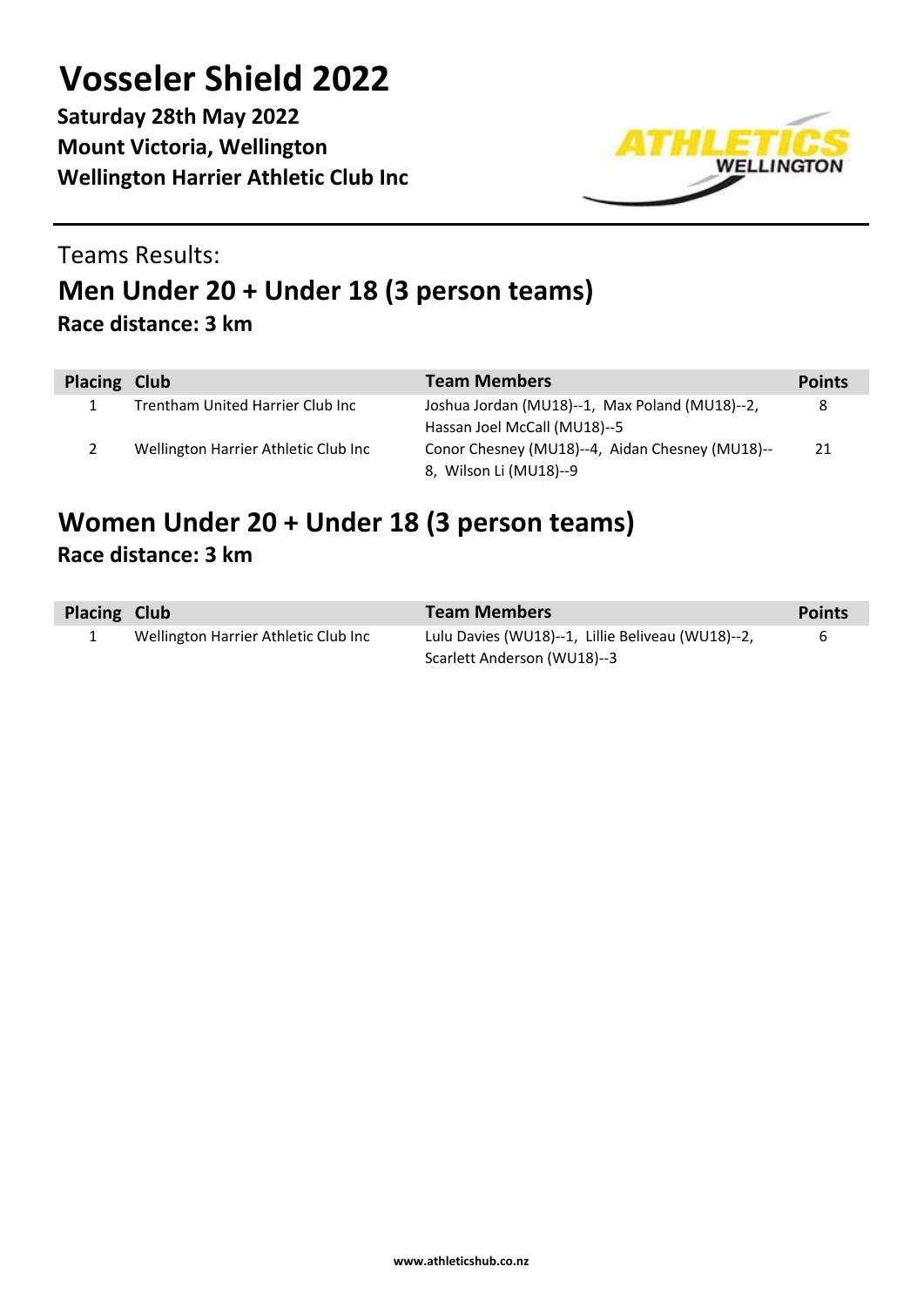**Saturday 28th May 2022 Mount Victoria, Wellington Wellington Harrier Athletic Club Inc**



#### Teams Results:

## **Masters Women 35 (3 person teams)**

**Race distance: 5 km**

| Placing Club |                                        | <b>Team Members</b>                            | <b>Points</b> |
|--------------|----------------------------------------|------------------------------------------------|---------------|
|              | Wellington Scottish Athletics Club Inc | Mel Brandon (W35)--1, Sophie Dickson (W35)--2, | 8             |
|              |                                        | Susan O'Brien (W35)--5                         |               |

#### **Masters Women 50+ (3 person teams) Race distance: 5 km**

| Placing Club |                                        | <b>Team Members</b>                                                      | <b>Points</b> |
|--------------|----------------------------------------|--------------------------------------------------------------------------|---------------|
|              | Olympic Harrier and Athletic Club Inc  | Tracy Berghan (W50)--3, Cathy Alderton (W60)--7,                         | 18            |
|              | Wellington Scottish Athletics Club Inc | Jan Sheppard (W50)--8<br>Heather Walker (W50)--1, Melissa Moon (W50)--6, | 21            |
|              |                                        | Loretta DeSourdy (W65)--14                                               |               |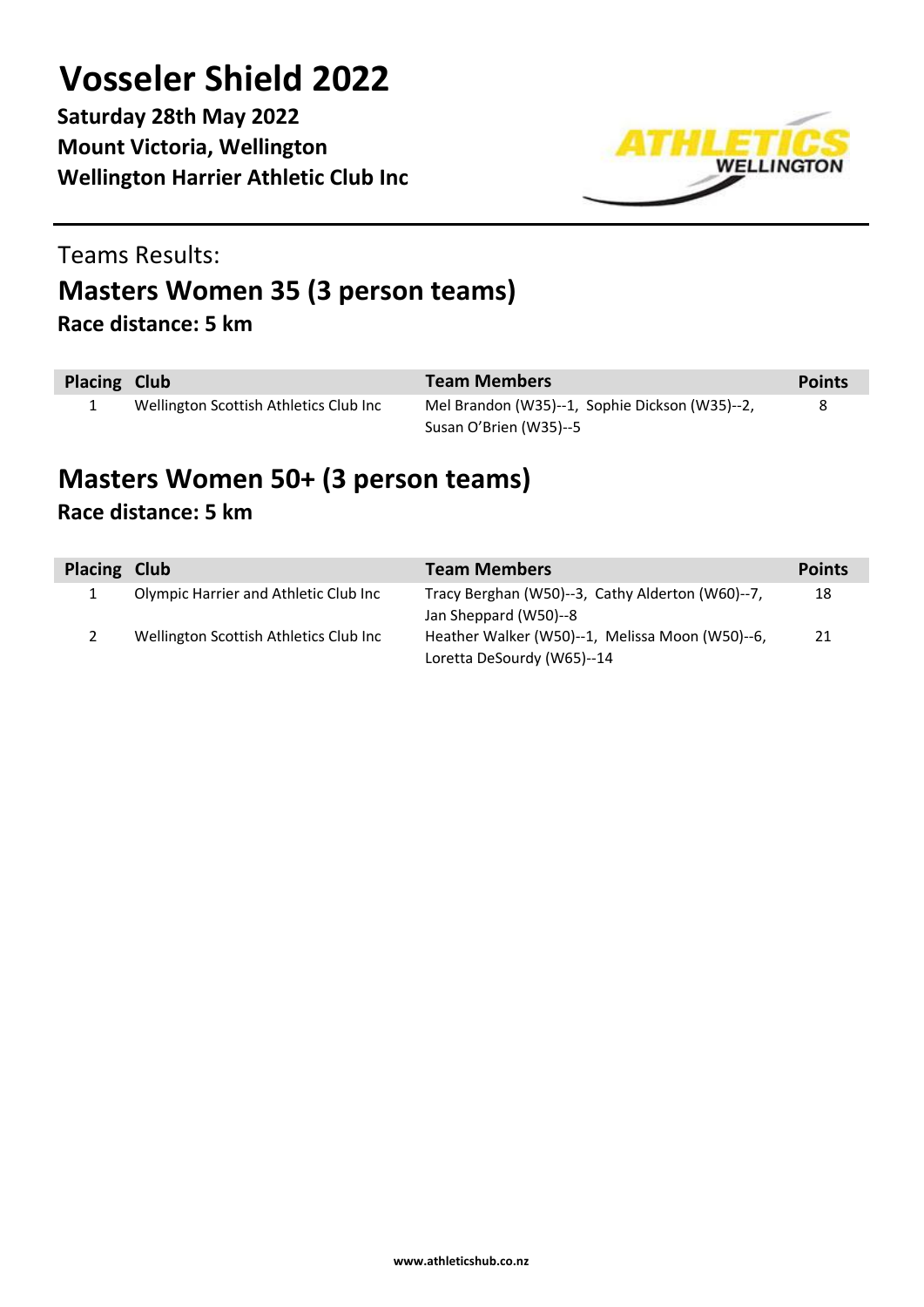**Saturday 28th May 2022 Mount Victoria, Wellington Wellington Harrier Athletic Club Inc**



Teams Results:

### **Masters Men 35 (3 person teams) Race distance: 10 km**

| Placing Club |                                           | <b>Team Members</b>                              | <b>Points</b> |
|--------------|-------------------------------------------|--------------------------------------------------|---------------|
| 1            | Wellington Scottish Athletics Club Inc    | Hiro Tanimoto (M35)--1, Nick Horspool (M35)--3,  | 9             |
|              |                                           | Stephen Day (M35)--5                             |               |
| 2            | Wellington Harrier Athletic Club Inc      | Daniel Clendon (M35)--4, Jamie Duncan (M35)--7,  | 22            |
|              |                                           | Daniel Lawrey (M35)--11                          |               |
| 3            | Hutt Valley Harrier and Amateur Athletics | Mathew Rogers (M35)--8, Andrew Crosland (M35)--  | 47            |
|              | Club                                      | 16, Brendan Quirke (M35)--23                     |               |
| 4            | Trentham United Harrier Club Inc.         | Brian Garmonsway (M35)--2, Phil Broughton (M35)- | 47            |
|              |                                           | -18, Scott Waldrom (M35)--27                     |               |
| 5            | Olympic Harrier and Athletic Club Inc     | Matt Penney (M35)--15, Andrew Thompson (M35)--   | 52            |
|              |                                           | 17, Butch Borlase (M35)--20                      |               |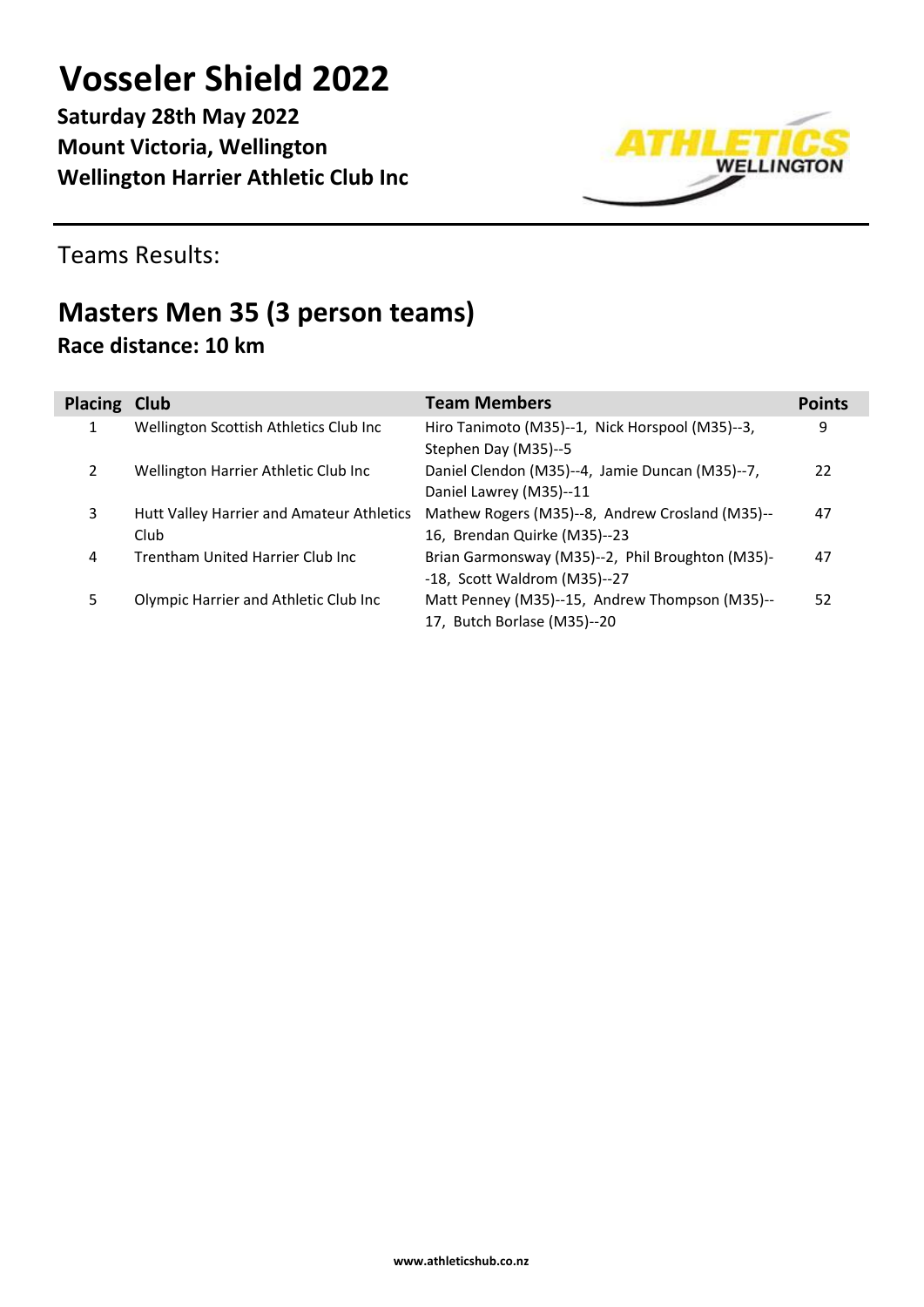**Saturday 28th May 2022 Mount Victoria, Wellington Wellington Harrier Athletic Club Inc**



### Teams Results: **Masters Men 50 (3 person teams) Race distance: 10 km**

| Placing Club |                                        | <b>Team Members</b>                                                     | <b>Points</b> |
|--------------|----------------------------------------|-------------------------------------------------------------------------|---------------|
|              | Wellington Harrier Athletic Club Inc   | Paul Hewitson (M50)--1, Nick Perry (M50)--5, Seth<br>Campbell (M50)--6  | 12            |
|              | Wellington Scottish Athletics Club Inc | David Kettles (M50)--3, Peter Stevens (M50)--4,<br>Andrew Kerr (M50)--9 | 16            |
|              | Olympic Harrier and Athletic Club Inc  | Joe Fowler (M50)--2, Craig Holden (M50)--8,<br>Adrian Jurke (M50)--13   | 23            |

# **Masters Men 60 - 69 (3 person teams)**

|  | Race distance: 5 km |  |  |
|--|---------------------|--|--|
|--|---------------------|--|--|

| <b>Placing Club</b> |                                          | <b>Team Members</b>                                                         | <b>Points</b> |
|---------------------|------------------------------------------|-----------------------------------------------------------------------------|---------------|
| 1                   | <b>Athletics &amp; Cycling Masterton</b> | Graeme Butcher (M60)--1, Tony Price (M65)--6,<br>Malcolm Macdonald (M60)--8 | 15            |
| $\mathcal{P}$       | Olympic Harrier and Athletic Club Inc    | Chris Speakman (M60)--4, Graeme Moss (M60)--5,<br>Brian Rusbridge (M65)--13 | 22            |
| 3                   | Wellington Harrier Athletic Club Inc     | Todd Krieble (M60)--3, Steve Plowman (M65)--11,<br>Desmond Young (M65)--12  | 26            |
| 4                   | Trentham United Harrier Club Inc         | Stephen Mair (M60)--2, David Hood (M60)--10,<br>Bruce Stewart (M60)--19     | 31            |
| 5                   | Wellington Scottish Athletics Club Inc   | Michael Cummins (M60)--9, Chris Harp (M65)--17,<br>John Gardiner (M60)--22  | 48            |

## **Masters Men 70 (3 person teams)**

#### **Race distance: 5 km**

| Placing Club |                                      | <b>Team Members</b>                             | <b>Points</b> |
|--------------|--------------------------------------|-------------------------------------------------|---------------|
|              | Wellington Harrier Athletic Club Inc | Brian Hayes (M70)--1, Jeff Annan (M70)--4, Tony | 10            |
|              |                                      | Dawbin (M70)--5                                 |               |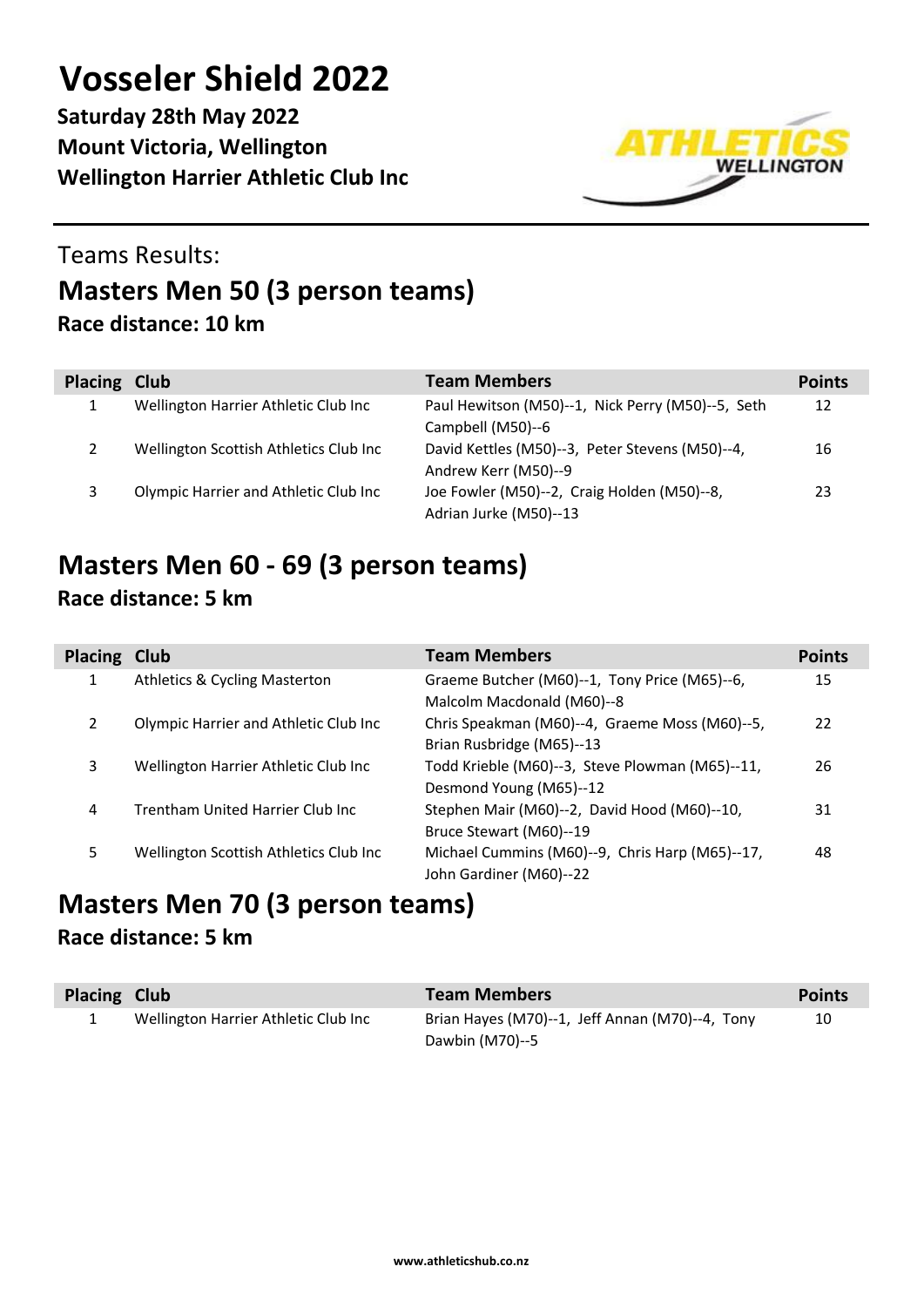**Saturday 28th May 2022 Mount Victoria, Wellington Wellington Harrier Athletic Club Inc**



### Teams Results: **Open Women (3 person teams) Race distance: 5 km**

| <b>Placing Club</b> |                                        | <b>Team Members</b>                                                            | <b>Points</b> |
|---------------------|----------------------------------------|--------------------------------------------------------------------------------|---------------|
| 1                   | Wellington Harrier Athletic Club Inc   | Sarah Drought (SW)--1, Esther George (SW)--2,<br>Andrea Peat (SW)--4           | 7             |
| $\mathcal{P}$       | Wellington Scottish Athletics Club Inc | Mel Brandon (W35)--3, Heather Walker (W50-99)--<br>6, Sophie Dickson (W35)--7  | 16            |
| 3                   | Olympic Harrier and Athletic Club Inc  | Amelia Harris (SW)--5, Nina Preston (W35)--9,<br>Tracy Berghan (W50-99)--19    | 33            |
| 4                   | Trentham United Harrier Club Inc       | Shar McDonald (W35)--22, Sarah Tobin (W35)--26,<br>Belinda Walker (W50-99)--27 | 75            |
| 5                   | Athletics & Cycling Masterton          | Sue Bankier (W50-99)--20, Sam Hill (W35)--29,<br>Megan Simpson (W35)--44       | 93            |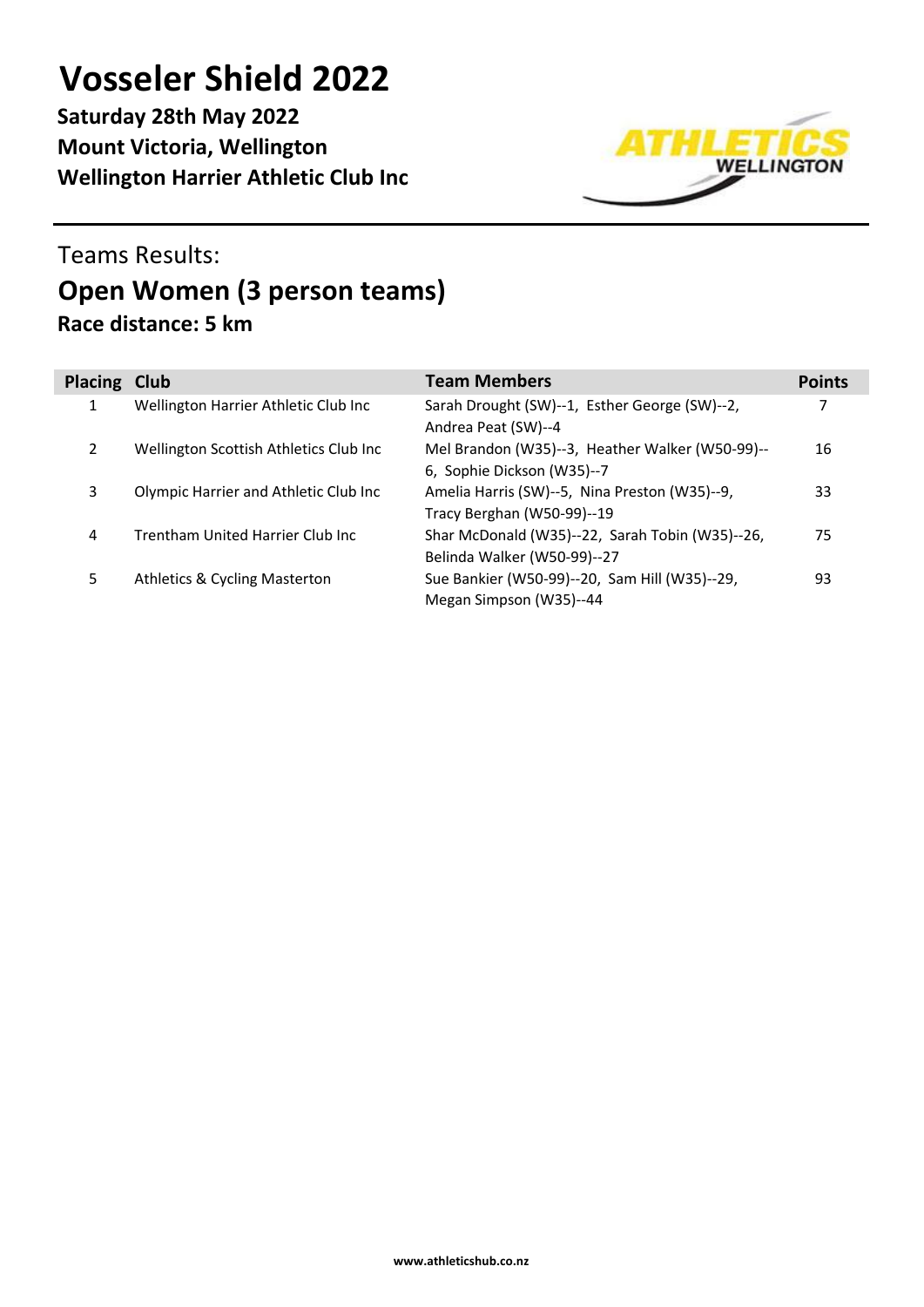**Saturday 28th May 2022 Mount Victoria, Wellington Wellington Harrier Athletic Club Inc**



### Teams Results: **Open Men (6 person teams) Race distance: 10 km**

| <b>Placing</b> | Club                                     | <b>Team Members</b>                                                                                                                                                | <b>Points</b> |
|----------------|------------------------------------------|--------------------------------------------------------------------------------------------------------------------------------------------------------------------|---------------|
| 1              | Wellington Scottish Athletics Club Inc   | Seamus Kane (SM)--1, Jack Shaw (SM)--3, Hiro<br>Tanimoto (M35)--4, Sam McCutcheon (SM)--7, Nick<br>Horspool (M35)--8, Stephen Day (M35)--10                        | 33            |
| 2              | Wellington Harrier Athletic Club Inc     | Nathan Tse (SM)--2, Daniel Clendon (M35)--9, John<br>O'Driscoll (SM)--11, Luca Evett (SM)--12, Will Bell<br>(SM)--13, Jamie Duncan (M35)--18                       | 65            |
| 3              | Olympic Harrier and Athletic Club Inc    | Joe Fowler (M50)--29, Matt Penney (M35)--34,<br>Andrew Thompson (M35)--38, Craig Holden (M50)--<br>43, Butch Borlase (M35)--53, Adrian Jurke (M50)--<br>54         | 251           |
| 4              | <b>Trentham United Harrier Club Inc.</b> | Brian Garmonsway (M35)--5, Thomas Strawbridge<br>(SM)--25, Hugh Taylor (SM)--41, Phil Broughton<br>(M35)--48, Scott Waldrom (M35)--67, Gary<br>Spierling (M35)--78 | 264           |